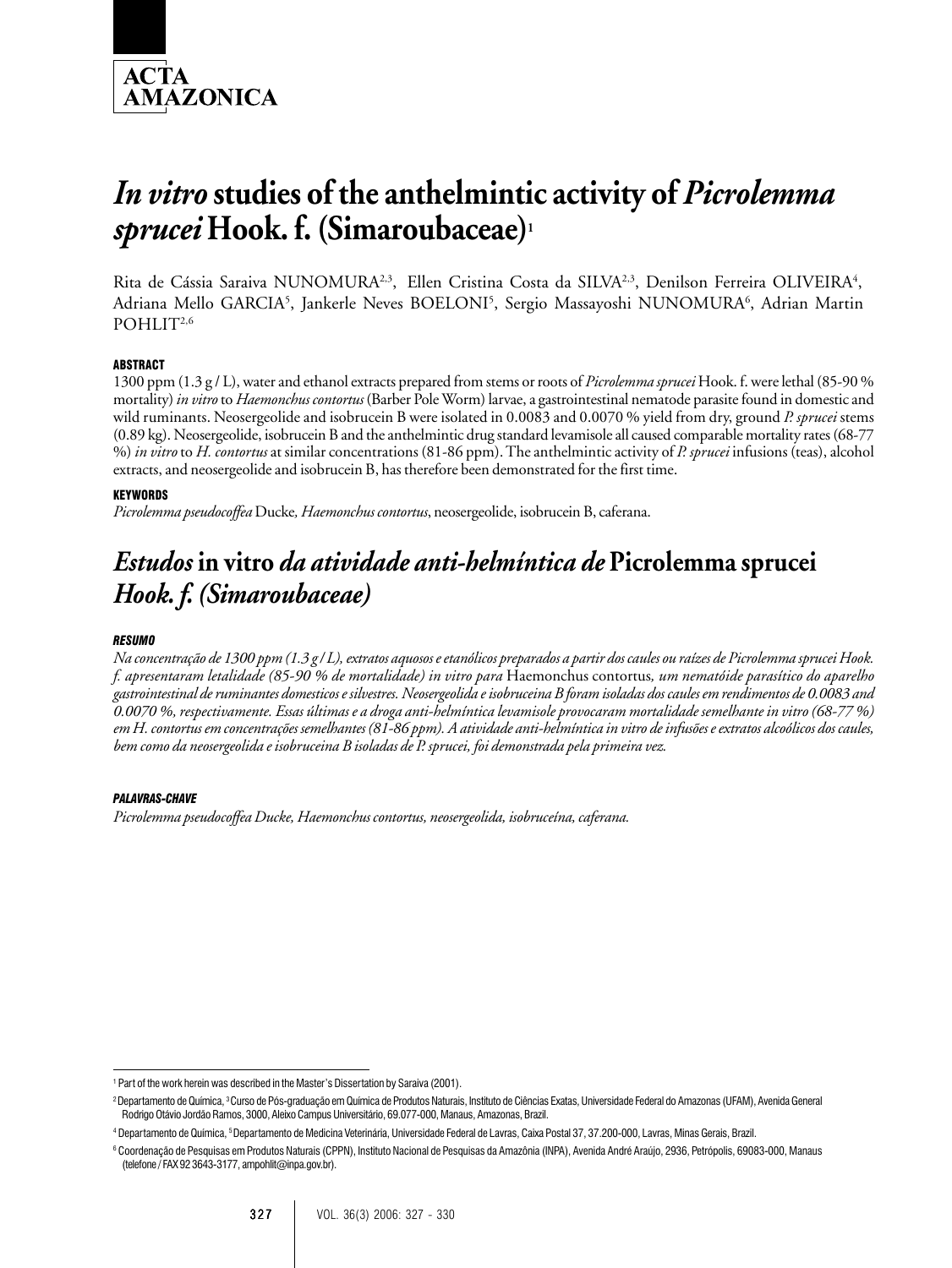

*IN VITRO* STUDIES OF THE ANTHELMINTIC ACTIVITY OF *Picrolemma sprucei* HOOK. F. (SIMAROUBACEAE)

## **INTRODUCTION**

Parasitoses have been of concern to the medical field for centuries and the helminths still cause considerable problems for human beings and animals. During the past few decades, despite numerous advances made in understanding the mode of transmission and the treatment of these parasites, there are still no efficient products to control certain helminths and the indiscriminate use of some drugs has generated several cases of resistance (Coles, 1999; Geerts & Gryseels, 2000; Sangster, 1999). Furthermore, it has been recognized recently that anthelmintic substances having considerable toxicity to human beings are present in foods derived from livestock, posing a serious threat to human health (Padilha, 1996; Turnipseed *et al*., 1999). Consequently, the discovery and development of new chemical substances for helminth control is greatly needed and has promoted studies of traditionally used anthelmintic plants, which are generally considered to be very important sources of bioactive substances (Hamond *et al*., 1997).

*Picrolemma sprucei* Hook. f. (syn. *P. pseudocoffea* Ducke) is a small tree or low shrub which is native to and widely distributed in the Amazon region. It is used against worms in Peru (Duke & Vasquez, 1994), French Guyana (Grenand *et al.*, 1987) and Brazil (Le Cointe, 1947). In the Brazilian Amazon, this plant is known by the popular name *caferana*. Remedies are prepared by maceration of a few stem bark shavings in a small amount of rum or by infusion of the whole plant.

The isolation of quassinoid compounds isobrucein B and neosergeolide (Figure 1) from *P. sprucei* has been described previously by Moretti *et al.* (1982) and Vieira *et al.* (2000), respectively, and their presence in stem and root hot water infusions of this plant has been established using high performance liquid chromatography (Saraiva, 2001).

The objective of this work was to explore the anthelmintic properties of *P. sprucei* extracts, as well as the isolated quassinoid compounds isobrucein B and neosergeolide, in *Haemonchus*

*contortus*, a gastrointestinal nematode found in sheep and other animals. To our knowledge, the anthelmintic activity of *P. sprucei*, isobrucein B and neosergeolide has not been previously demonstrated.

### **MATERIAL AND METHOD**

*Plant Materials*. Collection was performed on the UFAM campus in Manaus during the period July, 1998 to January, 1999. Voucher specimens were deposited at the UFAM Herbarium (Silva 5729 & 5730) and identified as *Picrolemma sprucei* Hook. f. by Dr. Wayt Thomas.

*Preparation of Water Extracts*. Powdered root and stem (9.0 g) were infused in boiling, de-ionized water (1.0 L) for 10 min, followed by hot filtration and total evaporation, providing extract in 2.5 and 5 % yield, respectively.

*Preparation of Ethanol Extracts.* Powdered root (30-150 g) and stem (5-40 g) were extracted with ethanol three times using the sequence: ultrasonication (30 min), maceration (2 weeks) and filtration. The filtrates were combined and totally evaporated. Extract yields averaged about 6 % (w/w) for roots and 10 % for stems.

*Isolation and Identification of Quassinoids.* The procedure utilized for the isolation of quassinoid compounds was essentially that previously described by Moretti *et al*. (1982). Briefly, this consisted of degreasing (by maceration in hexanes), then exhaustive hot water extraction of powdered stems (0.89 kg), followed by continuous liquid-liquid extraction of the resulting concentrated water extract with chloroform. Neosergeolide (73.9 mg) and isobrucein B (62.0 mg) were isolated by sequential column chromatography (silica gel) on the chloroform fraction (10.8 g), followed by recrystallization (Saraiva, 2001). Identification of these compounds was performed by comparison of physical and spectral data for these compounds with literature data (Moretti *et al*., 1982; Vieira et al., 2000).



**Figure1 -** Structures of quassinoids found in the roots and stems of *P. sprucei*.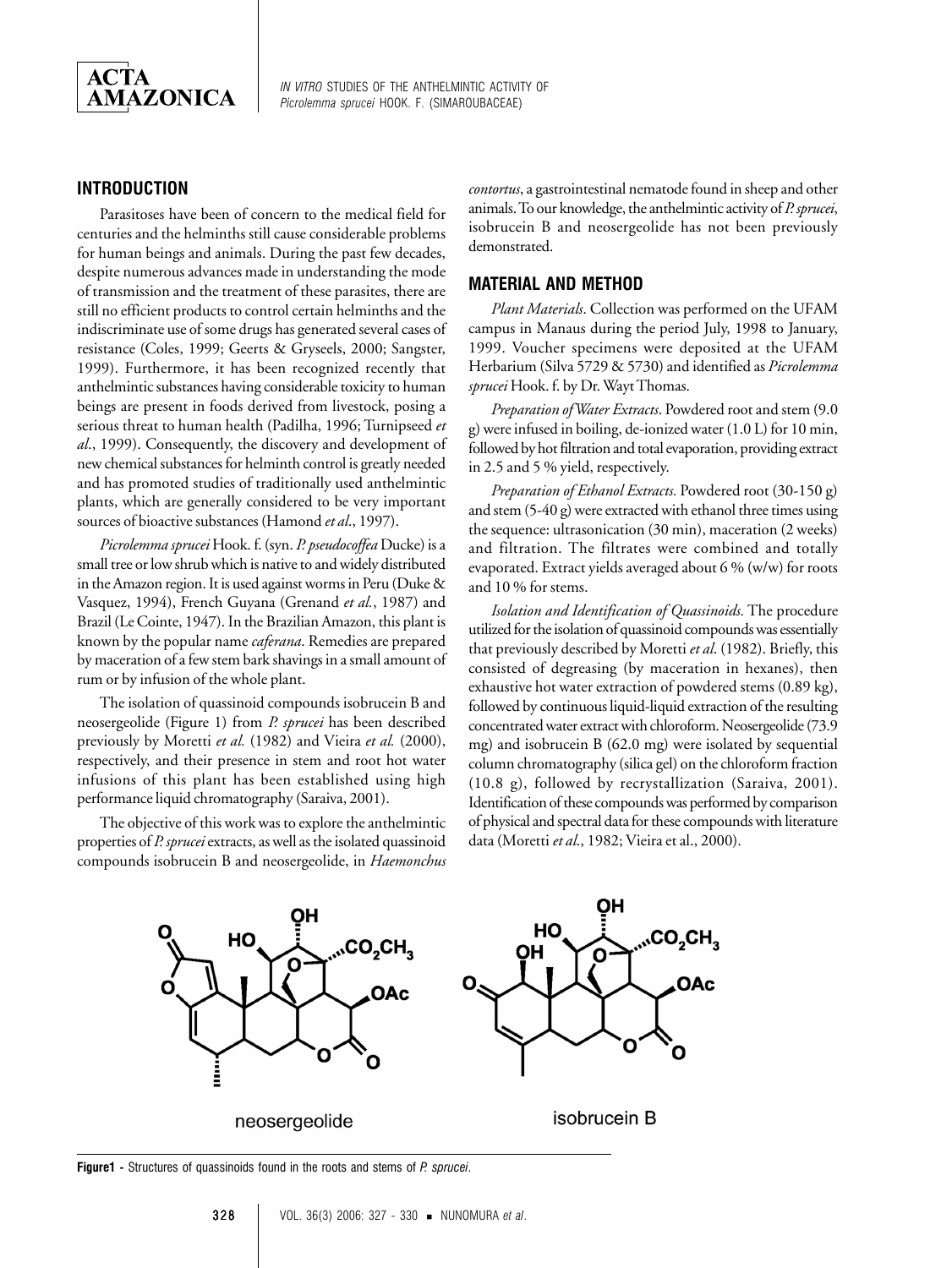

*IN VITRO* STUDIES OF THE ANTHELMINTIC ACTIVITY OF *Picrolemma sprucei* HOOK. F. (SIMAROUBACEAE)

*Cultivation of Larvae.* Fresh dung from a single sheep infected with *Haemonchus contortus* was collected in a holding bag. Water and vermiculite were added and the mixture was incubated (27 ºC, 1 week). Next, infectious *H. contortus* larvae (L3) were separated from other materials using the Baermann technique (Tihohod, 1993) which resulted in an L3 suspension in water. All suspensions had > 95 % live L3 before use.

*Evaluation of the Anthelmintic Activity of Isolated Quassinoids and Extracts*. Test solutions (300 mL), prepared by dissolving extract or substance in aqueous 1 % Tween 80, and a suspension (50 mL) containing 50 L3 were placed in wells (400 mL) on a multi-well test plate. Water (300 mL) and 1 % Tween 80 were used as negative controls and aqueous levamisole phosphate (300 mL) as positive control (Igbal et al., 2005; Table 1). Experiments and controls were performed using five repetitions. After 24 h at room temperature, the dead and viable larvae were counted using a microscope with inverted lens. Mortality (M %) of L3 after 24 h was evaluated as a percentage:  $M$  (%) = 100  $\prime$  Dead L3  $\prime$  (Live L3 at t<sub>0</sub>). Variance analysis (ANOVA) was performed and means were separated using the Scott-Knott test (P 0.05). Statistical analyses were performed using SISVAR software.

## **RESULT AND DISCUSSION**

Water and ethanol extracts of both roots and stems presented similar lethality towards L3 at 1.3 mg / mL (Table 1), killing almost all larvae (85-90 %) in the test wells. It is noteworthy that our stem and root water extracts were prepared using extraction methods (infusion, 10 min) and quantities (1-9 g dry, crushed stem / L boiling water) which are often the basis for remedies suggested by *raizeiros*<sup>1</sup> in Amazonas State for fevers and malaria (no anthelmintic recipe is known to us). Based on the percent yields of dry extract obtained, the stem and root teas prepared in this study should be considered to have non-volatile solute concentrations of *ca*. 225 and 450 ppm, respectively (Saraiva, 2001), or approximately 1/6 to 1/3 the extract test concentrations that were effective at killing *H. contortus in vitro*.

As can be seen from the data presented in Table 1, isolated quassinoids neosergeolide and isobrucein B, were very active *in vitro* in L3, producing mortality similar to levamisole (a commonly employed drug for the treatment of intestinal worms in veterinary practice) in the concentration range of 80-90 ppm. All extracts were essentially equal in activity, regardless of the plant part or solvent / extraction method used. The data presented in Table 1 demonstrate the potential anthelmintic activity of water and ethanol stem or root extracts in *H. contortus* larvae *in vitro*.

Further studies involving *in vivo* models of anthelmintic activity should permit evaluation of the potential of *P. sprucei* extracts, isolated quassinoids and derivatives as nematicides.

## **ACKNOWLEDGMENTS**

This article is dedicated to Prof. Warwick Estevam Kerr, INPA's Director during the period in which this study was undertaken, whose enthusiasm for research on Amazon biodiversity has served as inspiration to the authors.

This work was supported by the National Council for Scientific and Technological Development (CNPq; Process

**Table 1 -** Lethality data for samples derived from *Picrolemma sprucei* Hook.f. to *Haemonchus contortus* larvae.

| <b>Test Concentration*</b> |       |      |                    |
|----------------------------|-------|------|--------------------|
| Sample                     | g/L   | ppm  | Mortality $(\%)^*$ |
| root water extract         | 1.3   | 1300 | 85d                |
| stem water extract         | 1.3   | 1300 | 90d                |
| root ethanol extract       | 1.3   | 1300 | 90d                |
| stem ethanol extract       | 1.3   | 1300 | 90d                |
| isobrucein B               | 0.086 | 86   | 72 b               |
| neosergeolide              | 0.086 | 86   | 77 c               |
|                            |       |      |                    |
| Controls                   |       |      |                    |
| levamisole                 | 0.081 | 81   | 68 b               |
| tween 80, 1 %              |       |      | 10a                |
| water                      |       |      | 10a                |

\* Well concentrations. \*\*Average of 5 repetitions . The same letter beside values in this column means there exists no significant variation between them (*P* £ 0.05).

Number 520354/99-0) and Bioamazonia (Contrato BASA-FEPAD). R.C.G.S. (AP), E.C.C.S. (PIBIC / IC) and S.M.N. (DCR) thank CNPq for stipends. The help of Mr. Silo S. Silva and Ms. M. Rosalba Bilby (Herbarium / UFAM) during collection and identification of plant material is gladly recognized. The authors also thank Dr. Wayt Thomas of the New York Botanical Gardens (U.S.A) for help with botanic identification.

## **LITERATURE CITED**

- Coles, G.C. 1999. Anthelmintic resistance and the control of worms. *J Med. Microb.*, 48: 323-325.
- Duke, J.A.; Vasquez, R. 1994. *Amazonian Ethnobotanical Dictionary*. CRC Press, Boca Raton. 215 p.
- Geerts, S.; Gryseels, B. 2000. Drug resistance in human helminths: current situation and lessons from the livestock. *Clin. Microbiol. Rev.*, 13(2): 207-222.

<sup>1</sup> a term used in the Brazilian Amazon region for the popular venders of roots and other plant parts used for medicinal purposes.